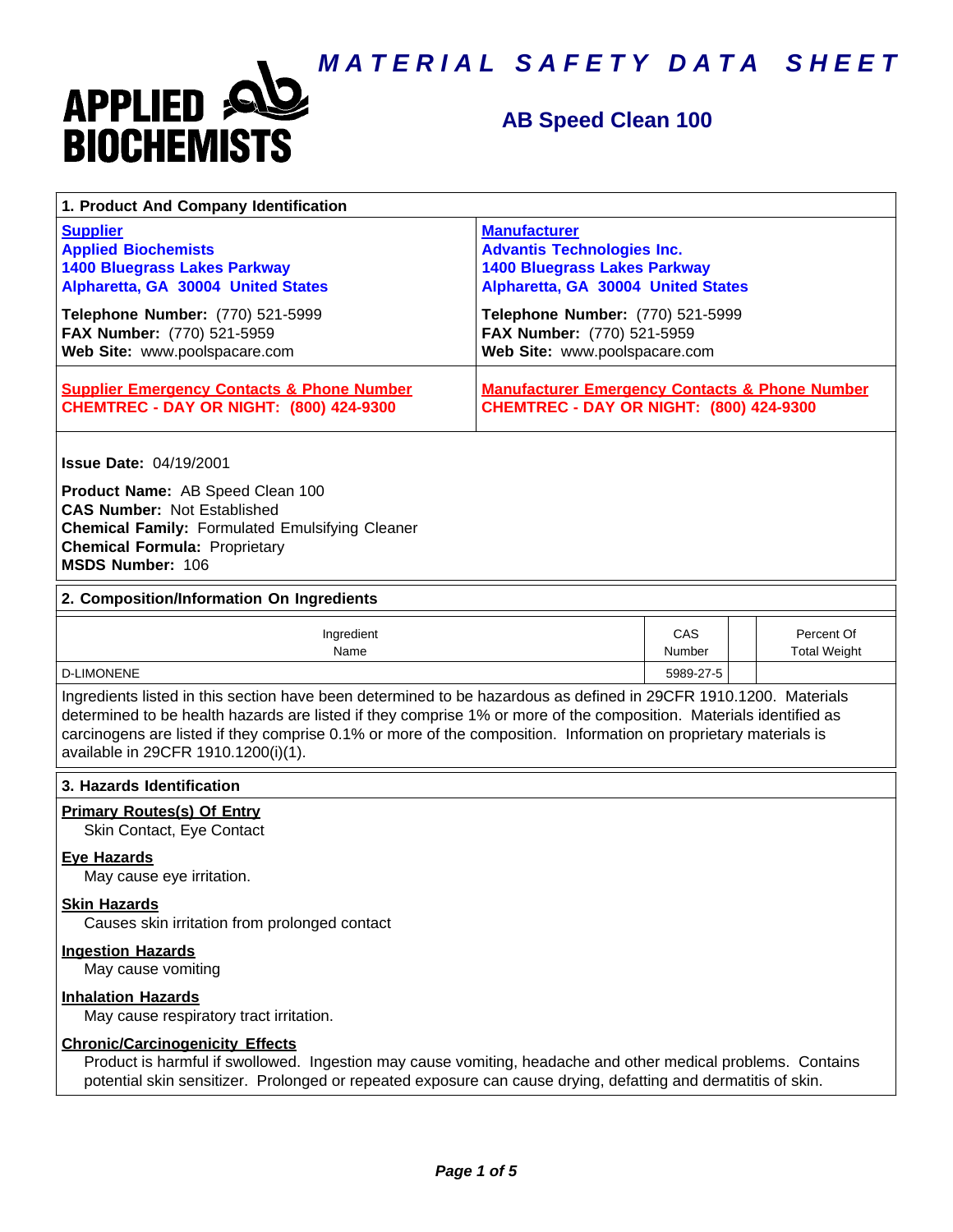# **AB Speed Clean 100**

## **3. Hazards Identification - Continued**

#### **Signs And Symptoms**

Irritation of Eyes, Skin and Respiratory Passages

#### **Conditions Aggravated By Overexposure**

Persons with allergies of preexisting skin contditions should avoid contact with this product.

### **First Aid (Pictograms)**



#### **4.FirstAidMeasures**

#### **Eye**

In case of contact, hold eyelids apart and immediately flush eyes with plenty of water for at least 15 minutes. Consult Physician.

#### **Skin**

Wash the affected area under tepid running water using a mild soap. Remove contaminated clothing and shoes.

#### **Ingestion**

DO NOT INDUCE VOMITING. Rinse mouth with water then drink one glass. Contact a physician or poison control.

#### **Inhalation**

If inhaled, remove to fresh air. If symptoms persist seek medical attention.

### **Fire Fighting (Pictograms)**



#### **5. Fire Fighting Measures**

**Flash Point:** >212°F **Flash Point Method:** TAG Closed Cup

#### **Extinguishing Media**

Use the appropriate extinguishing media for the surrounding fire. Use water to cool fire-exposed containers.

#### **Fire Fighting Instructions**

Firefighters should wear self-contained breathing apparatus and full protective gear.

## **6.Accidental ReleaseMeasures**

Clean up spill immediately. Contain and/or absorb spill with inert material (e.g. sand, vermiculite). Flush spill area with water. Use appropriate containers to avoid environmental contamination.

### **7. Handling And Storage**

#### **Handling And Storage Precautions**

Keep out of reach of children. Keep containers tightly closed. Store material in a cool and dry place. Do not ingest.

#### **Handling Precautions**

Avoid contact with eyes.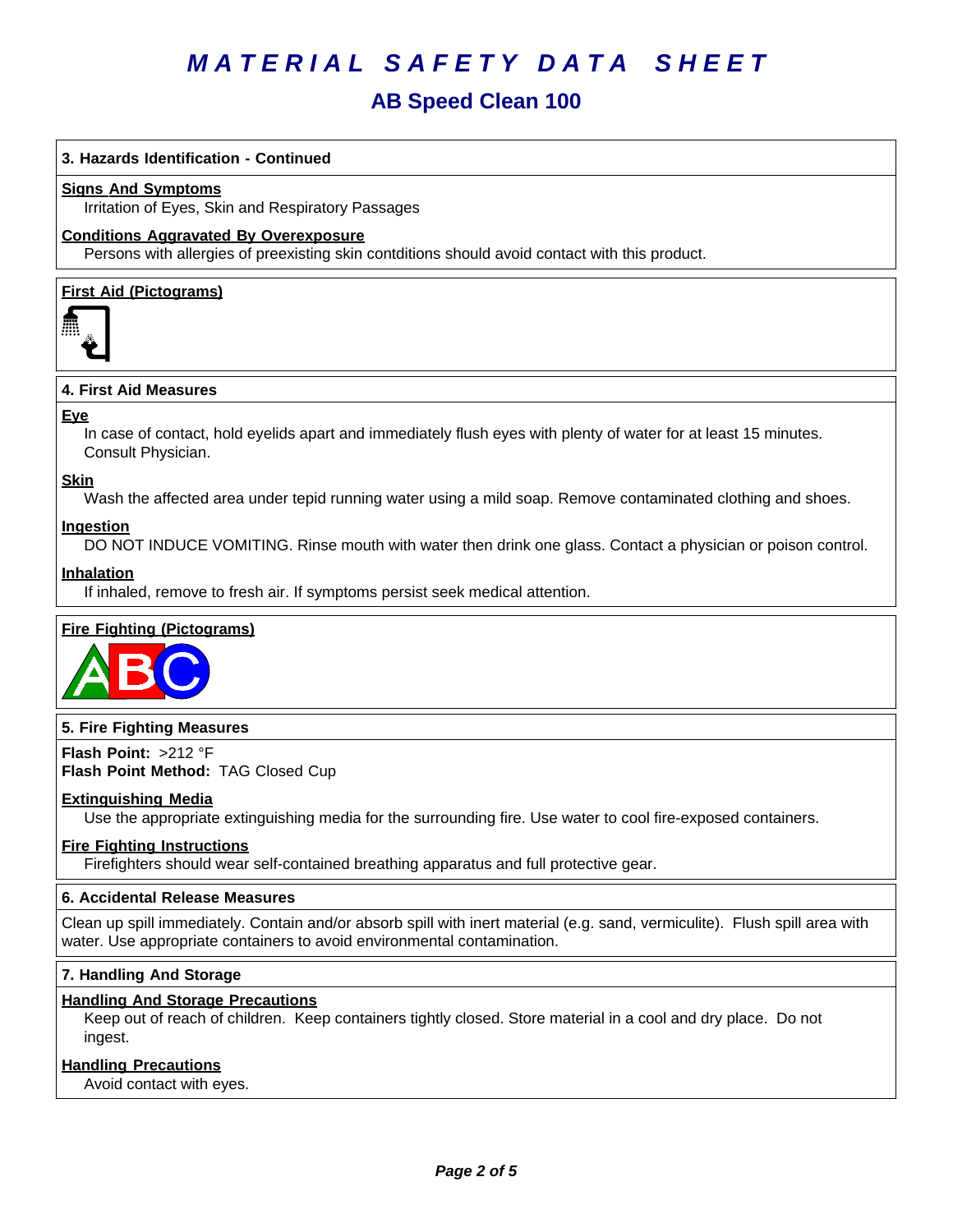# **AB Speed Clean 100**

## **7. Handling And Storage - Continued**

#### **Storage Precautions**

Store in a cool dry place.

#### **Work/Hygienic Practices**

Use safe chemical handling procedures suitable for the hazards presended by this material.

#### **Protective Clothing (Pictograms)**



#### **8. Exposure Controls/Personal Protection**

#### **Engineering Controls**

Local exhaust recommended.

## **Eye/Face Protection**

Safety glasses with side shields or goggles recommended.

### **Skin Protection**

Chemical-resistant gloves.

## **Respiratory Protection**

None normally required.

#### **9. Physical And Chemical Properties**

#### **Appearance**

Opaque White liquid

#### **Odor**

Fresh Orange odor

**Chemical Type:** Mixture **Physical State:** Liquid **Melting Point:** N/A°F **Boiling Point:** >212°F **Specific Gravity:** NOT DETERMINED **Percent Volitales:** NOT DETERNIMED **Vapor Density:** N/A **pH Factor:** 6-7 **Solubility: MISCIBLE Evaporation Rate:** <1

### **10. Stability And Reactivity**

**Stability: Stable Hazardous Polymerization: Will not occur** 

#### **Conditions To Avoid (Stability)** High Temperatures

**Incompatible Materials** Strong Oxidizing Agents

## **Hazardous Decomposition Products**

Oxides of carbon and nitrogen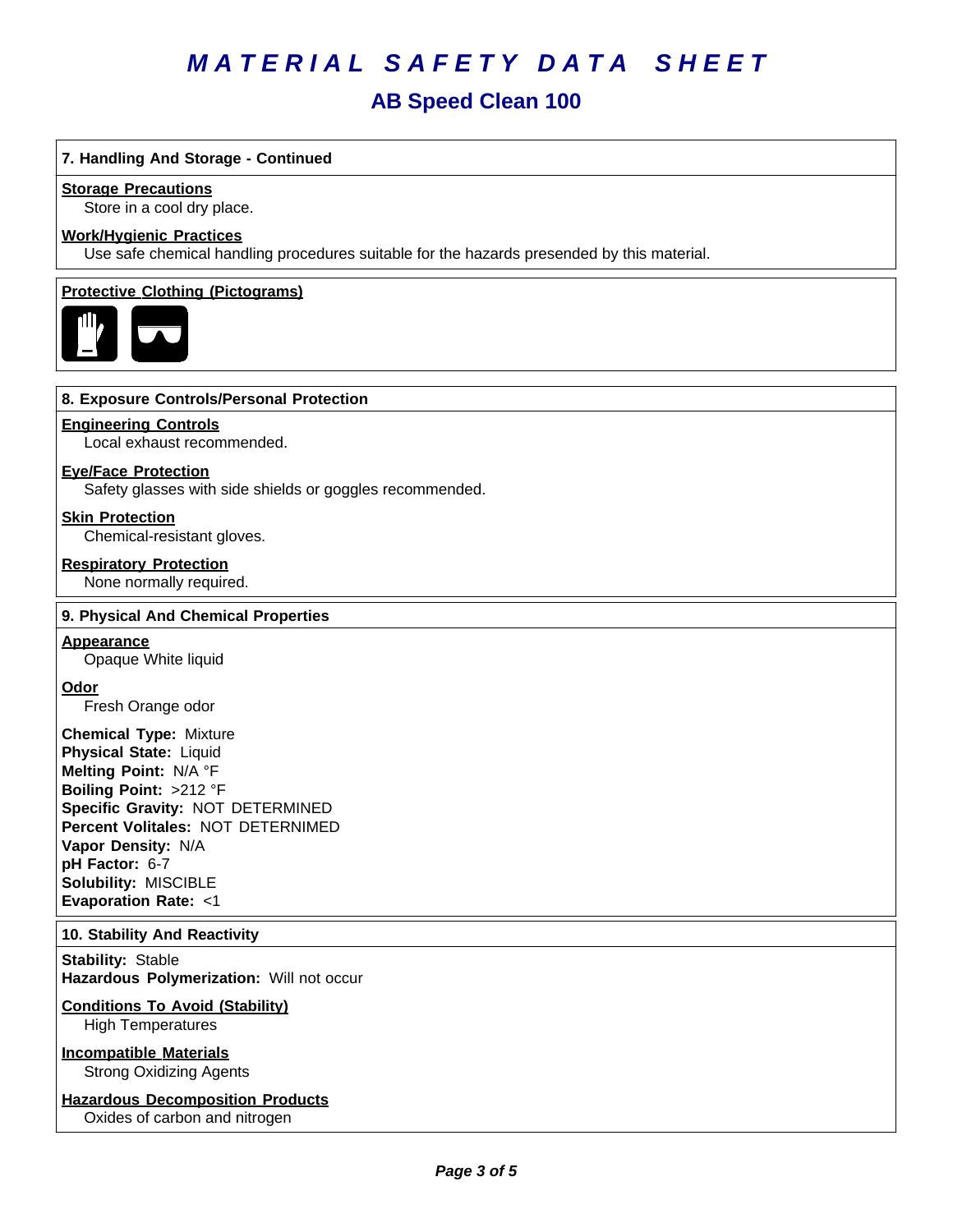# **AB Speed Clean 100**

| 11. Toxicological Information                                                                                 |                                                                                                                                                                                                                                                                                                                     |
|---------------------------------------------------------------------------------------------------------------|---------------------------------------------------------------------------------------------------------------------------------------------------------------------------------------------------------------------------------------------------------------------------------------------------------------------|
| <b>Eye Effects</b><br>Rabbit- severely irritating                                                             |                                                                                                                                                                                                                                                                                                                     |
| <b>Skin Effects</b><br>Rabbit Severely irritating                                                             |                                                                                                                                                                                                                                                                                                                     |
| <b>Conditions Aggravated By Exposure</b><br>Pre-exhisting skin conditions                                     |                                                                                                                                                                                                                                                                                                                     |
| Ingredient(s) - Toxicological Data<br><b>D-LIMONENE</b><br>LD50 oral Rat >5 g/kg<br>LD50 Dermal rabbit >5g/kg |                                                                                                                                                                                                                                                                                                                     |
| 12. Ecological Information                                                                                    |                                                                                                                                                                                                                                                                                                                     |
| No Data Available                                                                                             |                                                                                                                                                                                                                                                                                                                     |
| 13. Disposal Considerations                                                                                   |                                                                                                                                                                                                                                                                                                                     |
|                                                                                                               | Dispose in accordance with applicable federal, state and local government regulations.                                                                                                                                                                                                                              |
| 14. Transport Information                                                                                     |                                                                                                                                                                                                                                                                                                                     |
| <b>Proper Shipping Name</b><br><b>NOT REGULATED</b>                                                           |                                                                                                                                                                                                                                                                                                                     |
| <b>Hazard Class</b><br><b>NOT REGULATED</b>                                                                   |                                                                                                                                                                                                                                                                                                                     |
| <b>DOT Identification Number</b><br><b>NONE</b>                                                               |                                                                                                                                                                                                                                                                                                                     |
| <b>DOT Shipping Label</b><br><b>NOT ASSIGNED</b>                                                              |                                                                                                                                                                                                                                                                                                                     |
| 15. Regulatory Information                                                                                    |                                                                                                                                                                                                                                                                                                                     |
| No Data Available                                                                                             |                                                                                                                                                                                                                                                                                                                     |
| <b>NFPA</b>                                                                                                   | <b>HMIS</b>                                                                                                                                                                                                                                                                                                         |
|                                                                                                               | <b>HEALTH</b><br>1                                                                                                                                                                                                                                                                                                  |
| $\bf{0}$                                                                                                      | <b>FLAMMABILITY</b><br>0                                                                                                                                                                                                                                                                                            |
|                                                                                                               | <b>REACTIVITY</b><br>0                                                                                                                                                                                                                                                                                              |
|                                                                                                               | В<br>PERSONAL PROTECTION                                                                                                                                                                                                                                                                                            |
| 16. Other Information                                                                                         |                                                                                                                                                                                                                                                                                                                     |
| <b>Revision/Preparer Information</b><br><b>MSDS Preparer: JHW3</b>                                            | This MSDS Superceeds A Previous MSDS Dated: 09/18/2000                                                                                                                                                                                                                                                              |
| <b>Disclaimer</b>                                                                                             |                                                                                                                                                                                                                                                                                                                     |
|                                                                                                               | Although reasonable care has been taken in the preparation of this document, we extend no warranties<br>and make no representations as to the accuracy or completeness of the information contained therein,<br>and assume no responsibility regarding the suitablility of this information for the user's intended |